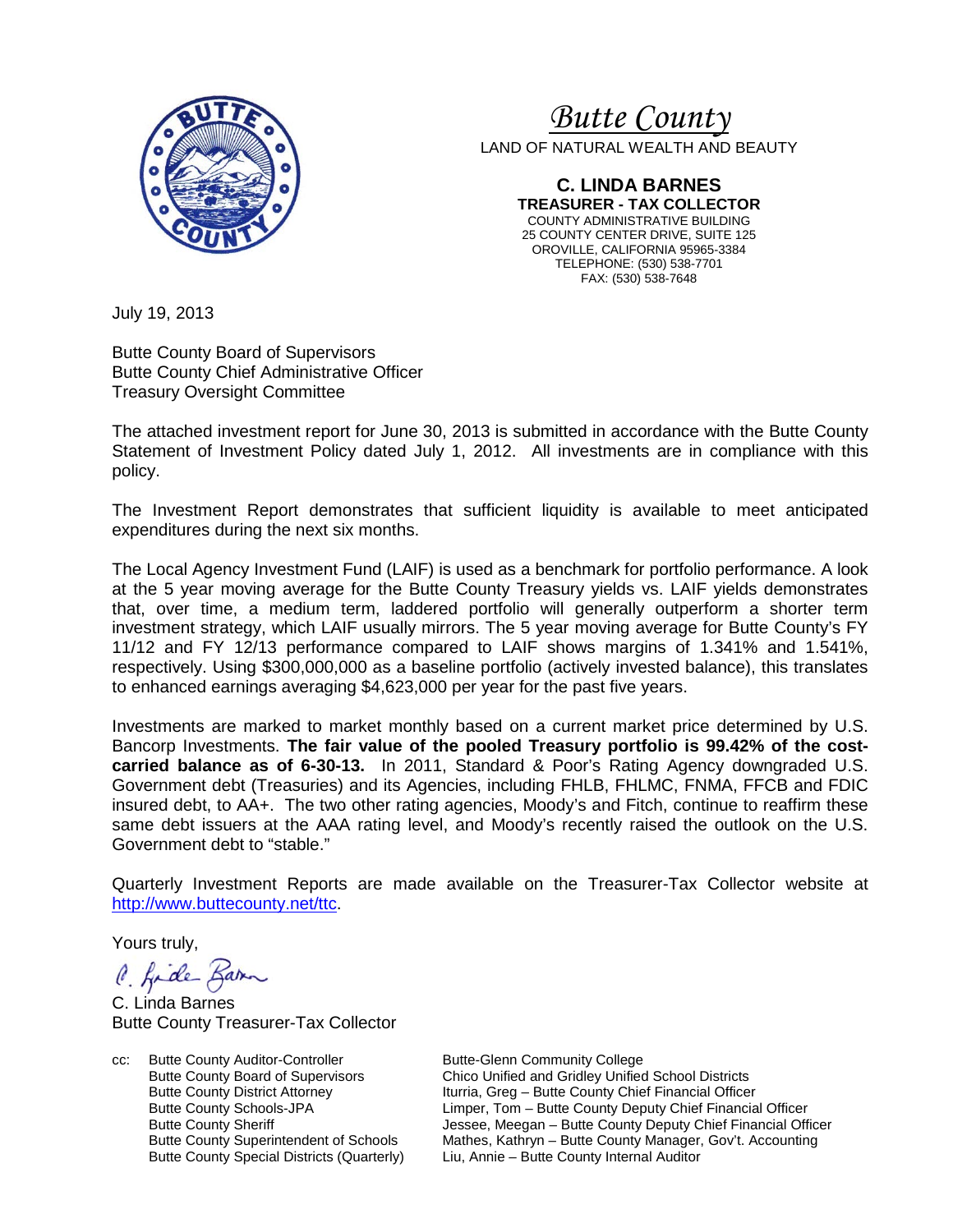

# **BUTTE COUNTY TREASURER'S INVESTMENT REPORT**

#### **Fair Value as of 6/30/13\* Butte County Pooled Treasury**

| <b>Investment</b>                                |    | <b>Cost Carried (CC)</b> | Fair Value (FV)      | Percentage (FV/CC) |  |
|--------------------------------------------------|----|--------------------------|----------------------|--------------------|--|
| LAIF                                             | \$ | 82,358,310.19            | \$<br>82,380,811.06  | 100.0273207%       |  |
| CalTrust                                         |    | 4,482.12                 | \$<br>4,478.86       | 99.9272666%        |  |
| Rabobank                                         | \$ | 2,776,363.64             | \$<br>2,776,363.64   | 100.0000000%       |  |
| <b>Bank CDs</b>                                  | \$ | 10,500,000.00            | \$<br>10,500,000.00  | 100.0000000%       |  |
| Negotiable CDs                                   | \$ | 3,250,000.00             | \$<br>3,252,385.86   | 100.0734111%       |  |
| <b>Municipal Bonds</b>                           | \$ | 3,021,076.39             | \$<br>2,972,220.00   | 98.3828151%        |  |
| <b>Corporate Notes</b>                           |    | 9,982,019.41             | \$<br>9,948,179.00   | 99.6609863%        |  |
| <b>Federal Agency Notes</b>                      | \$ | 223,698,038.91           | \$<br>221,514,771.81 | 99.0240115%        |  |
| <b>School Bonds</b><br>LAIF                      | \$ | 21,273,300.97            | \$<br>21,279,112.98  | 100.0273207%       |  |
| Investments under Mgmt of Trustees<br>LAIF       | \$ | 1,623.59                 | \$<br>1,624.03       | 100.0273207%       |  |
| <b>Federal Agency Notes</b>                      | \$ | 1,598,962.04             | \$<br>1,565,645.65   | 97.9163739%        |  |
| Money Market Funds                               | \$ | 2,132,060.14             | \$<br>2,132,060.14   | 100.0000000%       |  |
| Umpqua Bank-Workers' Comp Admin                  | \$ | 131,012.51               | \$<br>131,012.51     | 100.0000000%       |  |
| Cash on Hand<br><b>US Bank Checking Accounts</b> | \$ | 32,180,027.88            | \$<br>32,180,027.88  | 100.0000000%       |  |
| <b>Operating Cash</b>                            | \$ | 75,646.48                | \$<br>75,646.48      | 100.0000000%       |  |
| <b>TOTAL</b>                                     | \$ | 392,982,924.27           | \$<br>390,714,339.91 | 99.4227270%        |  |

### **99.42%**

**\* The fair value of the pooled Treasury portfolio, including cash on hand, is 99.42% of the cost-carried balance as of 6-30-13** (Please refer to attached **"Treasurer's Investment Report - Introduction"** for additional information)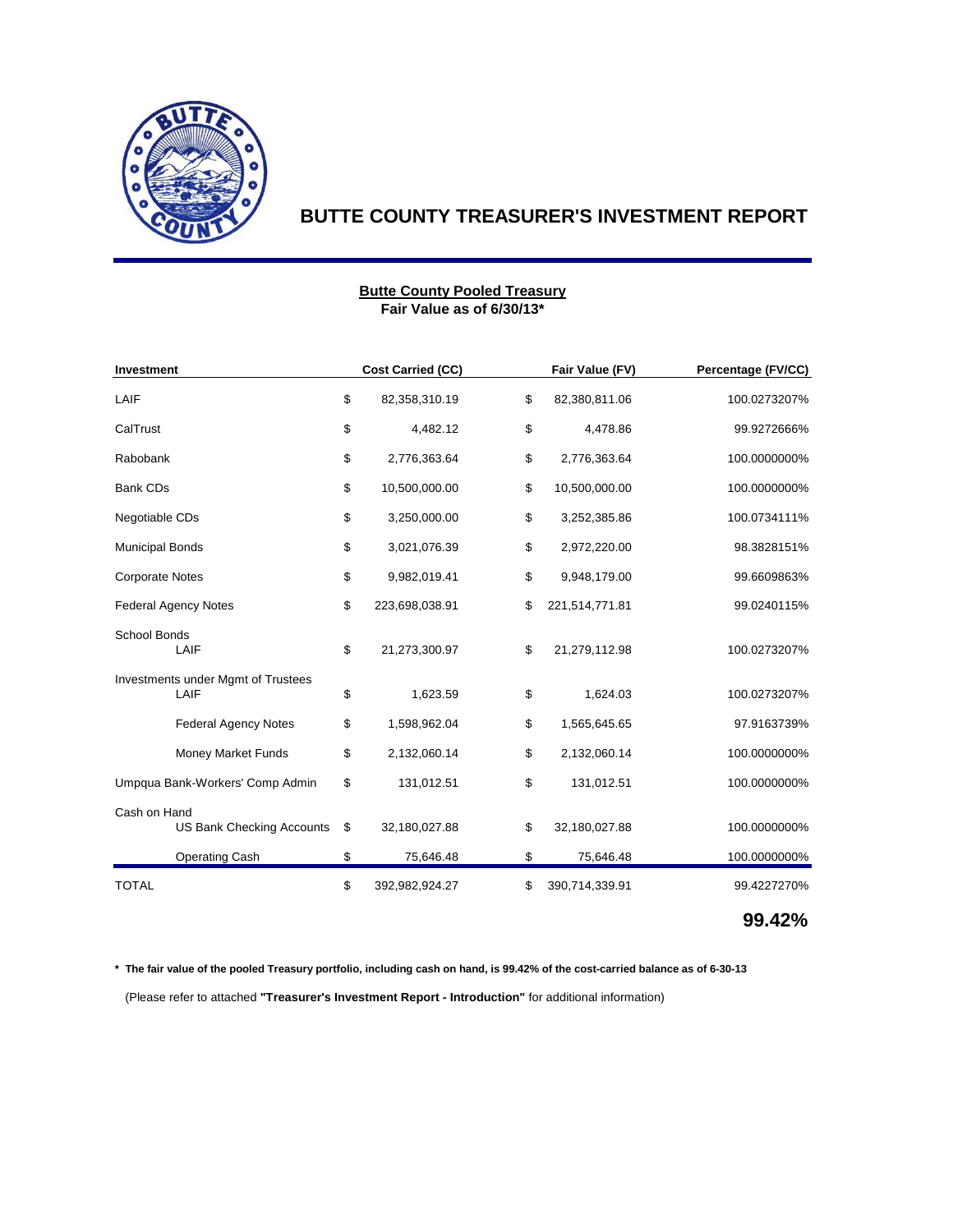

### **BUTTE COUNTY TREASURER'S INVESTMENT REPORT**

**June 30, 2013**

| <b>ACTIVELY MANAGED PORTFOLIO:</b>                  | YIELD TO<br><b>MATURITY</b> | <b>WEIGHTED AVERAGE</b><br><b>MATURITY (DAYS)*</b> | <b>PAR VALUE</b> | <b>FAIR VALUE</b> | <b>COST CARRIED</b> |
|-----------------------------------------------------|-----------------------------|----------------------------------------------------|------------------|-------------------|---------------------|
| <b>LOCAL AGENCY INVESTMENT FUND (LAIF)</b>          | 0.244%                      |                                                    | 82,358,310.19    | 82,380,811.06     | 82,358,310.19       |
| <b>CALTRUST SHORT TERM</b>                          | 0.342%                      |                                                    | 4.478.76         | 4.478.86          | 4,482.12            |
| <b>CALTRUST MEDIUM TERM (see footnote 1, below)</b> |                             |                                                    | 0.00             | 0.00              | 0.00                |
| <b>BANK MONEY MARKET (COLLATERALIZED)</b>           | 0.260%                      |                                                    | 2,776,363.64     | 2,776,363.64      | 2,776,363.64        |
| <b>COMMERCIAL PAPER**</b>                           |                             |                                                    | 0.00             | 0.00              | 0.00                |
| <b>MUNICIPAL BONDS</b>                              | 0.657%                      | 1.066                                              | 3,000,000.00     | 2,972,220.00      | 3,021,076.39        |
| <b>CORPORATE NOTES**</b>                            | 0.756%                      | 730                                                | 9,750,000.00     | 9.948.179.00      | 9,982,019.41        |
| <b>NEGOTIABLE CDS**</b>                             | 1.344%                      | 646                                                | 3,250,000.00     | 3,252,385.86      | 3,250,000.00        |
| <b>CERTIFICATES OF DEPOSIT (COLLATERALIZED)</b>     | 0.810%                      | 627                                                | 10.500.000.00    | 10,500,000.00     | 10,500,000.00       |
| <b>FEDERAL AGENCY NOTES**</b>                       | 1.372%                      | 1.263                                              | 222.595.000.00   | 221.514.771.81    | 223.698.038.91      |
| <b>TOTAL ACTIVELY MANAGED PORTFOLIO:</b>            | 1.044%                      | 899                                                | 334.234.152.59   | 333.349.210.23    | 335.590.290.66      |

#### **INVESTMENT OF NOTE/BOND PROCEEDS AND OPERATING CASH**

| <b>SCHOOL BOND PROCEEDS</b> (see page 2 for details)                     | 21,273,300.97  | 21,279,112.98  | 21,273,300.97  |
|--------------------------------------------------------------------------|----------------|----------------|----------------|
| <b>OPERATING ACCOUNTS</b>                                                |                |                |                |
| <b>U.S. BANK CHECKING ACCOUNT DEPOSITS</b>                               | 32,180,027.88  | 32,180,027.88  | 32,180,027.88  |
| <b>OPERATING CASH</b>                                                    | 75,646.48      | 75,646.48      | 75,646.48      |
| <b>OTHER</b>                                                             | 0.00           | 0.00           | 0.00           |
| <b>TOTAL TREASURER'S FUND LEDGER BALANCE:</b>                            | 387,763,127.92 | 386.883.997.57 | 389,119,265.99 |
| <b>INVESTMENTS UNDER MANAGEMENT OF TRUSTEES</b> (see page 3 for details) | 3,849,696.24   | 3,830,342.33   | 3,863,658.28   |
|                                                                          |                |                |                |

### **TOTAL CASH AND INVESTMENTS: 391,612,824.16 390,714,339.91 392,982,924.27**

**PAR VALUE FAIR VALUE COST CARRIED** 

| <b>SIX MONTH LIQUIDITY PROJECTIONS</b>                                                                                                       |                                                |  |  |  |  |  |  |
|----------------------------------------------------------------------------------------------------------------------------------------------|------------------------------------------------|--|--|--|--|--|--|
| Estimated Cash Receipts for Next Six Months<br>Estimated Disbursements for Next Six Months<br>Estimated Net Cash Flow for Next Six Months*** | 495.168.809<br>-438,216,271<br>56,952,538 (A1) |  |  |  |  |  |  |
| Contingency Cashflow Needs (based on potential State budget shortfall)                                                                       | $-30,000,000$ (A2)                             |  |  |  |  |  |  |
| <b>Securities Maturing</b><br>Local Agency Investment Fund / Cal Trust / MMF                                                                 | 28,750,000 (B)<br>85,139,156 (C)               |  |  |  |  |  |  |
| <b>Total Liquidity for Next Six Months</b>                                                                                                   | 140,841,694 (A1+A2+B+C)                        |  |  |  |  |  |  |
| Estimated Cash Available for Long Term Investment<br>Remaining Available Liquidity                                                           | $-30,000,000$<br>110.841.694                   |  |  |  |  |  |  |
| Total Par Value of actively managed investments maturing in less than 12 months:                                                             | 108,889,153                                    |  |  |  |  |  |  |
| Total Par Value of actively managed investments maturing in more than 12 months:                                                             | 225.345.000                                    |  |  |  |  |  |  |

1. Cal Trust Medium Term Fund is a Net Asset Value Fund whose yield was impacted by recent volatility in the bond market. This investment was liquidated in June with a small loss being booked.

\* Actual Weighted Average Maturity may be shorter, and actual dollar amount of investments maturing in less than 12 months may be higher than stated, due to call features on investments.

\*\* See page 5 for detailed list of investments. \*\*\* Includes TRAN (Tax and Revenue Anticipation Notes) receipts and disbursements, if applicable.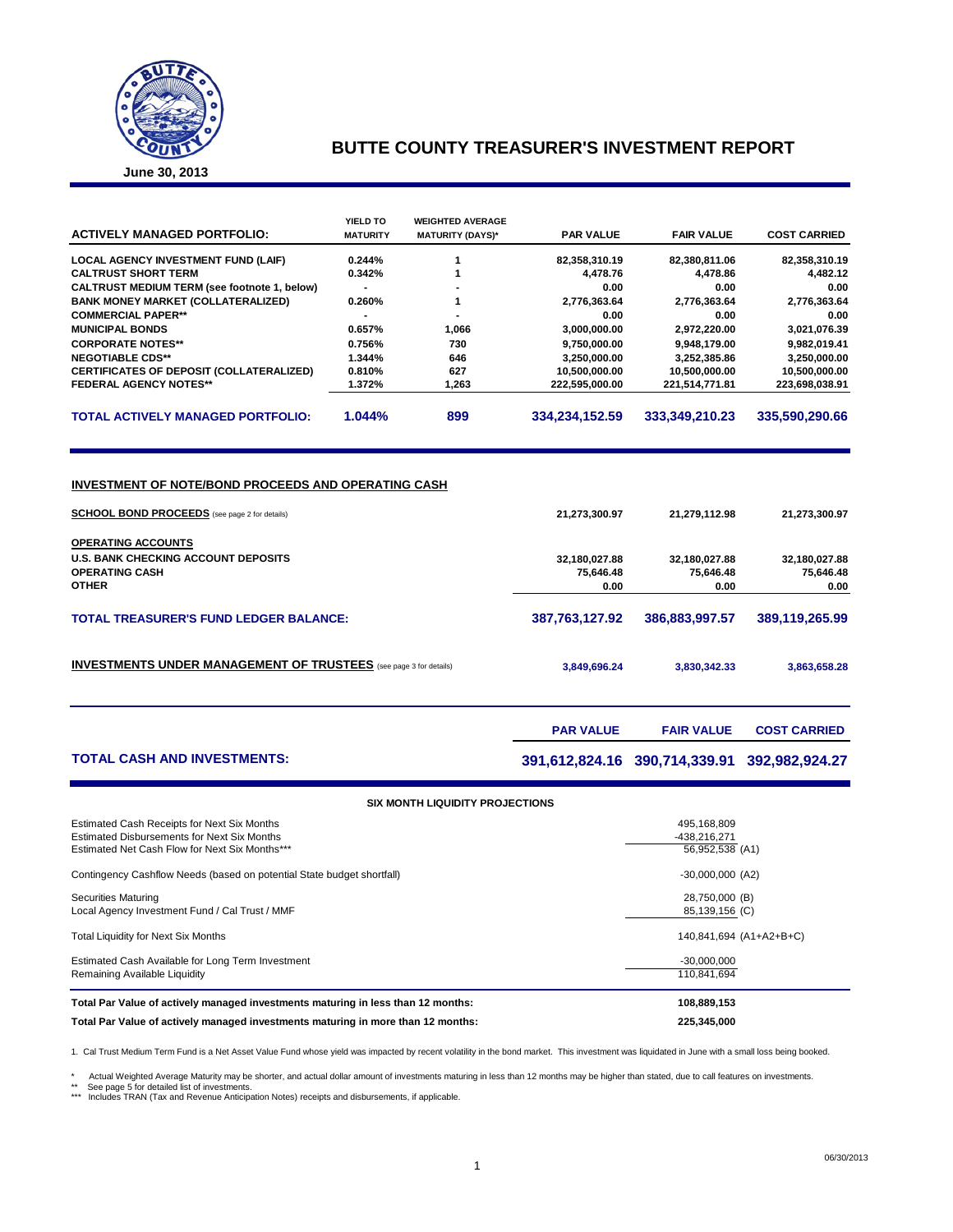# **BUTTE COUNTY TREASURER'S INVESTMENT REPORT INVESTMENT OF SCHOOL BOND PROCEEDS June 30, 2013**

| <b>BOND/NOTE DESCRIPTION</b>                       | <b>INVESTMENT</b><br><b>TYPE</b> | <b>MATURITY</b><br><b>DATE</b> | <b>DESCRIPTION</b> | <b>ANNUAL</b><br>YIELD* | <b>PAR</b><br><b>VALUE</b> | <b>FAIR</b><br><b>VALUE</b> | <b>COST</b><br><b>CARRIED</b> |
|----------------------------------------------------|----------------------------------|--------------------------------|--------------------|-------------------------|----------------------------|-----------------------------|-------------------------------|
| <b>BONDS - LOCAL AGENCY INVESTMENT FUND (LAIF)</b> |                                  |                                |                    |                         |                            |                             |                               |
| Chico Unified School District Series B LAIF        |                                  |                                |                    | 0.244%                  | 4,408,755.29               | 4,409,959.79                | 4,408,755.29                  |
| <b>Chico Unified Measure E Series A</b>            | LAIF                             |                                |                    | 0.244%                  | 14,729,000.00              | 14,733,024.07               | 14,729,000.00                 |
| Gridley Unified School District GO 2011 LAIF       |                                  |                                |                    | 0.244%                  | 2,135,545.68               | 2,136,129.13                | 2,135,545.68                  |
| <b>SUBTOTAL</b>                                    |                                  |                                |                    |                         | 21,273,300.97              | 21,279,112.98               | 21,273,300.97                 |
|                                                    |                                  |                                |                    |                         | <b>PAR</b><br><b>VALUE</b> | <b>FAIR</b><br><b>VALUE</b> | <b>COST</b><br><b>CARRIED</b> |
| <b>GRAND TOTAL</b>                                 |                                  |                                |                    |                         | 21,273,300.97              | 21,279,112.98               | 21,273,300.97                 |

\* Yields quoted above are a snapshot per investment type. Actual yields earned on school bonds are calculated by the Treasurer's office and are a composite of investment earnings less Treasury costs.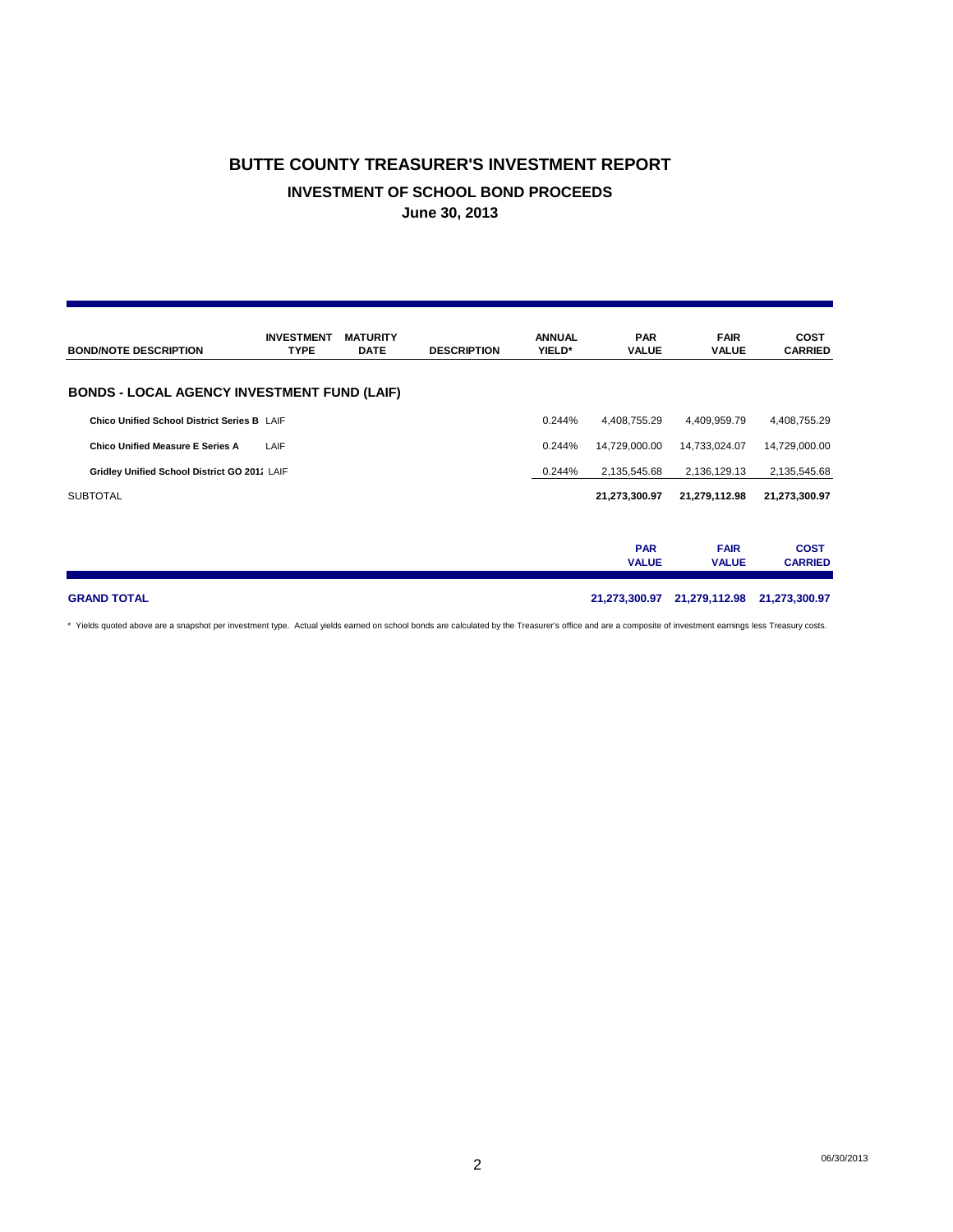## **BUTTE COUNTY TREASURER'S INVESTMENT REPORT INVESTMENTS UNDER MANAGEMENT OF TRUSTEES June 30, 2013**

|                                                                          | <b>INVESTMENT</b>      | <b>MATURITY</b> |                              | <b>ANNUAL</b> | <b>PAR</b>   | <b>FAIR</b>  | <b>COST</b>    |
|--------------------------------------------------------------------------|------------------------|-----------------|------------------------------|---------------|--------------|--------------|----------------|
| <b>LOAN PROGRAM</b>                                                      | <b>TYPE</b>            | <b>DATE</b>     | <b>DESCRIPTION</b>           | <b>YIELD</b>  | <b>VALUE</b> | <b>VALUE</b> | <b>CARRIED</b> |
|                                                                          |                        |                 |                              |               |              |              |                |
| <b>2003 REFUNDING COP</b>                                                |                        |                 |                              |               |              |              |                |
| <b>U.S. BANK, TRUSTEE</b>                                                |                        |                 |                              |               |              |              |                |
| Expense Fund #XXXX6106                                                   | Money Market           |                 | U.S. Bank MMF 5              | 0.041%        | 6,991.50     | 6,991.50     | 6,991.50       |
| Reserve Fund #XXXX6101                                                   | Money Market           |                 | U.S. Bank MMF 5              | 0.041%        | 51,095.88    | 51,095.88    | 51,095.88      |
|                                                                          | US Treas/Agency        | 10/18/13        | FHLB #3133XSAE8              | 2.820%        | 385,000.00   | 388,961.65   | 398,962.04     |
| Lease Payment #XXXX6100                                                  | Money Market           |                 | U.S. Bank MMF 5              | 0.041%        | 413,456.06   | 413,456.06   | 413,456.06     |
| <b>SUBTOTAL</b>                                                          |                        |                 |                              |               | 856,543.44   | 860,505.09   | 870,505.48     |
| <b>2004 PENSION OBLIGATION BONDS</b><br><b>WELLS FARGO BANK, TRUSTEE</b> |                        |                 |                              |               |              |              |                |
| Series A Bond Fund #XXXX1106                                             | Money Market           |                 | HERITAGE MM #3106            | 0.011%        | 675.19       | 675.19       | 675.19         |
| Int. Rate Stabilization Fund #XXXX1109                                   | <b>Money Market</b>    |                 | HERITAGE MM #3106            | 0.011%        | 1,004.74     | 1,004.74     | 1,004.74       |
|                                                                          | Pooled Agency Funds    |                 | Local Agency Investment Fund | 0.244%        | 1,623.59     | 1,624.03     | 1,623.59       |
| Series B Interest Fund #XXXX1301                                         | Money Market           |                 | HERITAGE MM #3106            | 0.011%        | 619,655.32   | 619,655.32   | 619,655.32     |
| <b>SUBTOTAL</b>                                                          |                        |                 |                              |               | 622,958.84   | 622,959.28   | 622,958.84     |
| 2004 WORKERS' COMPENSATION                                               |                        |                 |                              |               |              |              |                |
| <b>York Risk Services Group</b>                                          |                        |                 |                              |               |              |              |                |
| - Claim Administrators                                                   |                        |                 |                              |               |              |              |                |
| Umpqua Bank #XXXXX2601                                                   | <b>Commercial Bank</b> |                 | <b>Business Checking</b>     | <b>NA</b>     | 131,012.51   | 131,012.51   | 131,012.51     |
| <b>SUBTOTAL</b>                                                          |                        |                 |                              |               | 131.012.51   | 131.012.51   | 131.012.51     |
| 2006 COP - NEAL ROAD RECYCLING & WASTE FACILITY                          |                        |                 |                              |               |              |              |                |
| <b>WELLS FARGO BANK, TRUSTEE</b>                                         |                        |                 |                              |               |              |              |                |
| Certificate Reserve Fund #XXXX0800                                       | Money Market           |                 | Gov MMF Service Fund #743    | 0.010%        | 8,500.43     | 8,500.43     | 8,500.43       |
|                                                                          | <b>US Treas/Agency</b> | 8/07/2017       | FHLMC #3134G3ZR4             | 1.000%        | 1,200,000.00 | 1,176,684.00 | 1,200,000.00   |
| Base Rental Payment Fund #XXXX0801                                       | <b>Money Market</b>    |                 | Gov MMF Service Fund #743    | 0.010%        | 1,023,449.70 | 1,023,449.70 | 1,023,449.70   |
| Expense Fund #XXXX0802                                                   | Money Market           |                 | Gov MMF Service Fund #743    | 0.010%        | 7,231.32     | 7,231.32     | 7,231.32       |
| <b>SUBTOTAL</b>                                                          |                        |                 |                              |               | 2,239,181.45 | 2,215,865.45 | 2,239,181.45   |
|                                                                          |                        |                 |                              |               | <b>PAR</b>   | <b>FAIR</b>  | <b>COST</b>    |
|                                                                          |                        |                 |                              |               | <b>VALUE</b> | <b>VALUE</b> | <b>CARRIED</b> |
| <b>GRAND TOTAL</b>                                                       |                        |                 |                              |               | 3.849.696.24 | 3.830.342.33 | 3,863,658.28   |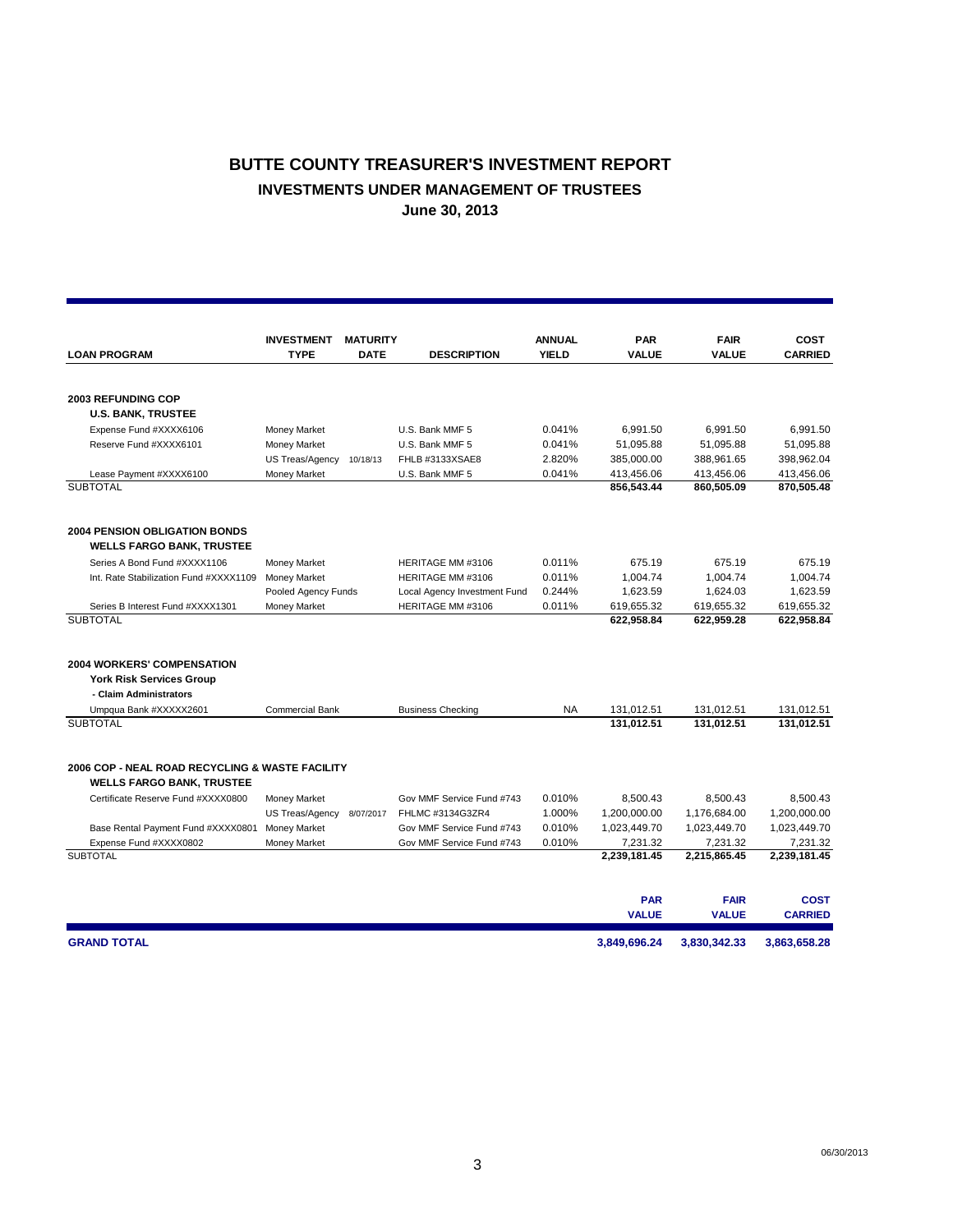#### **BUTTE COUNTY TREASURER'S INVESTMENT REPORT June 30, 2013 ACTIVELY MANAGED PORTFOLIO "AT-A-GLANCE"**





**\*\* This chart does not include deposits from TRAN, Bond Proceeds, or Investments under Management of Trustees.**

 **It is intended to demonstrate cash flow trends and establish a baseline for the portfolio, enabling medium term investments.**